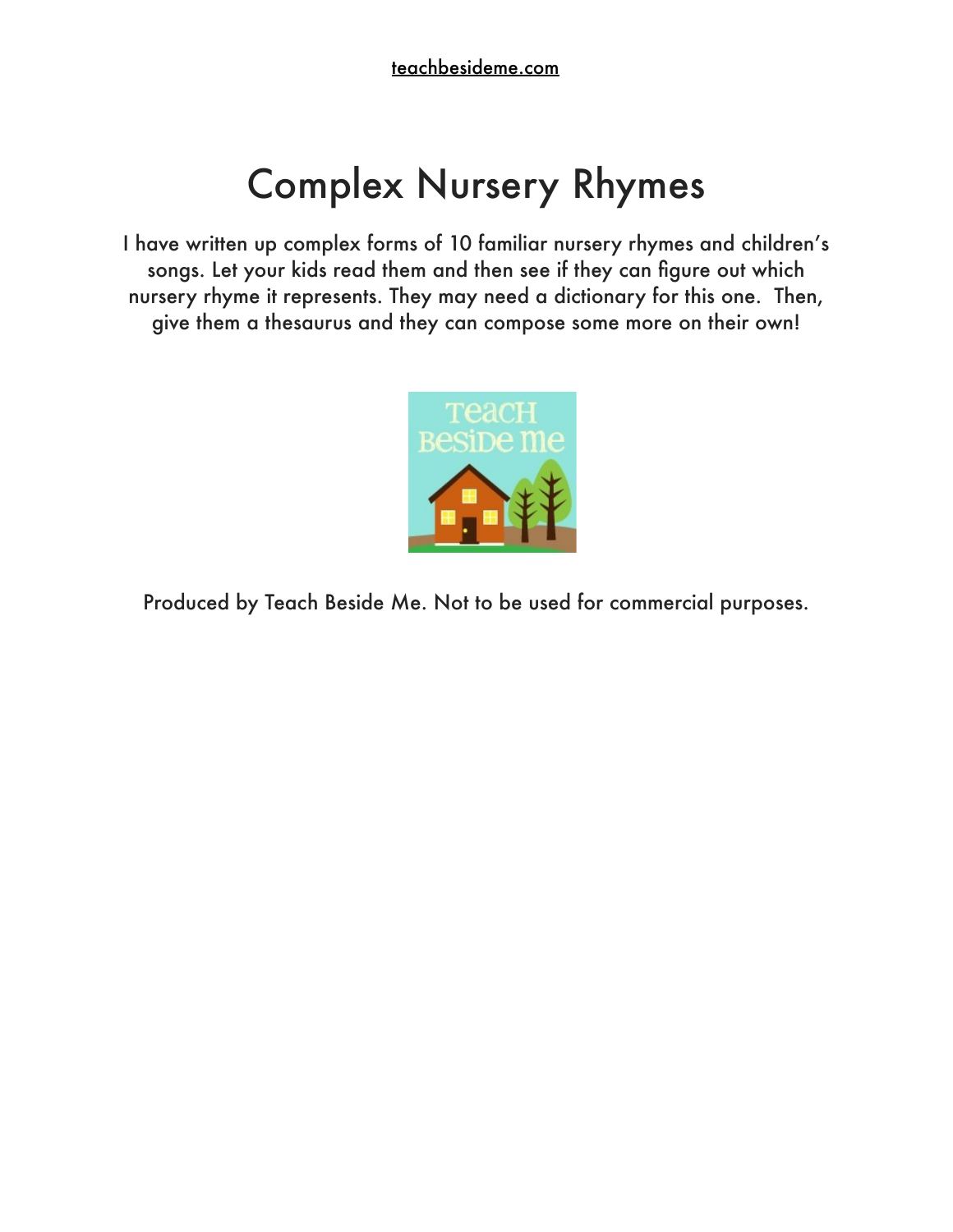Complex Nursery Rhymes- Identify the common nursery rhyme or song.

- 1. A trio of rodents with imperfect vision. A trio of rodents with imperfect vision. Observe their manner of fleeing. Observe their manner of fleeing. They all pursued the agriculturist's spouse, She amputated their appendages with a well honed instrument. have you ever observed such a spectacle in your existence. As a trio of rodents with imperfect vision.
- 2. The minuscule arachnid ascended the aqueduct. Precipitation discontinued the arachnid's ascent. Solar illumination evaporated the precipitation and the minuscule arachnid ascended again.
- 3. Pull, pull, pull the vessel, tenderly up the rivulet, Blithesomely, blithesomely, blithesomely, blithesomely, Mortality is sublime.
- 4. Miriam possessed an Ovis Aries, Ovis Aries, Ovis Aries, Miriam possessed an Ovis Aries whose coat was alabaster.
- 5. Scintillate, scintillate, miniature stellar body, I speculate your composition, surpassing the globe into the heavens, Like a brilliant gem in the atmosphere. Scintillate, scintillate, miniature stellar body, I speculate your composition.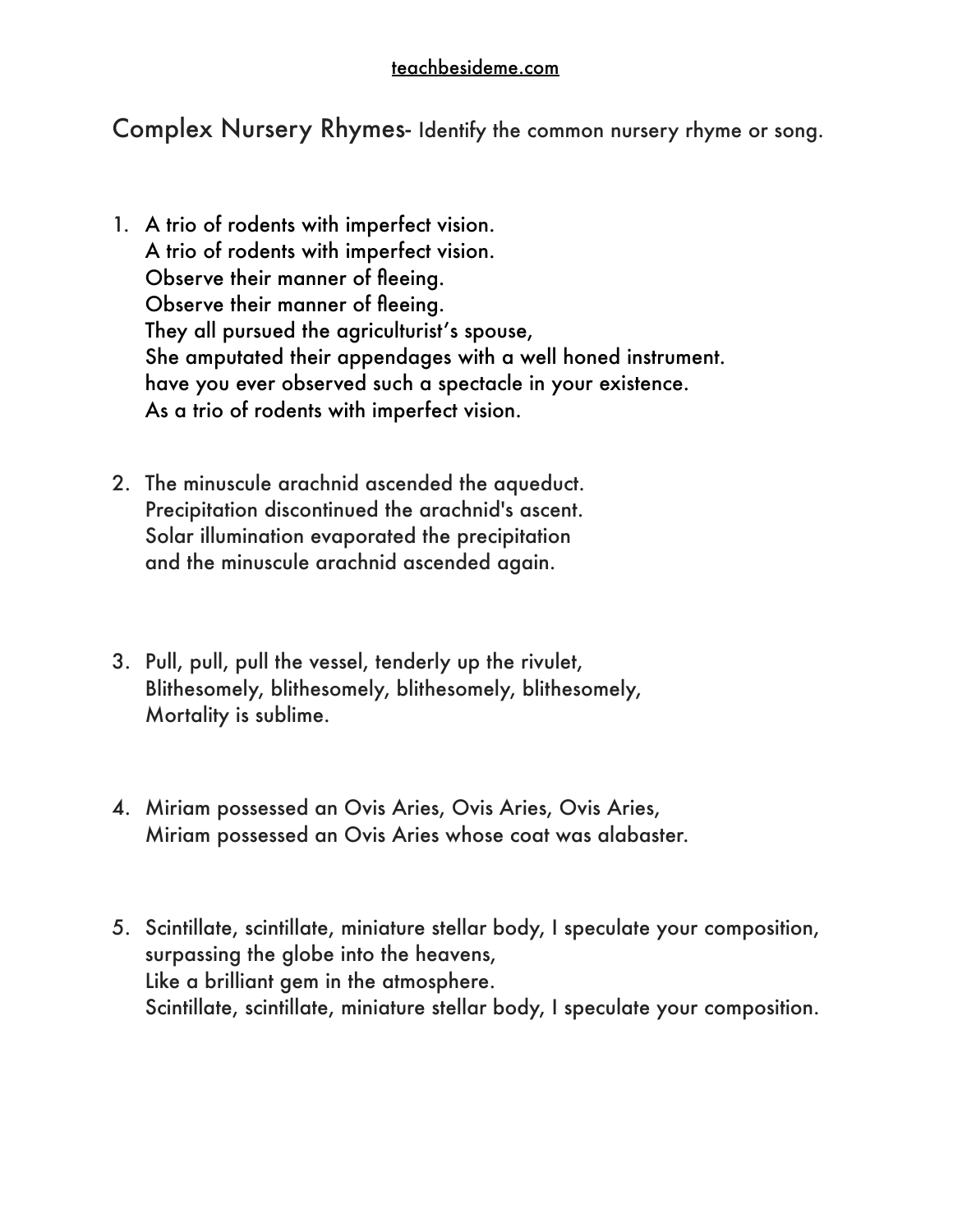## [teachbesideme.com](http://teachbesideme.com)

- 6. Rosa berberifolia is bergundy, Viola papilionacea is indigo, Sucrose is saccharine as well as yourself.
- 7. Suppress your voice petite infant, discontinue your sonorousness. Father shall acquire for you a Mimus polyglots. And if that Mimus polyglots does not vocalize, Father shall acquire for you a band of crystalized carbon.
- 8. Crainium, clavicle, patella, metatarsals, Patella, metatarsals, patella, metatarsals Crainium, clavicle, patella, metatarsals Oculus, auris, os and nasus
- 9. The elderly royal man Cole was a convivial creature And as a convivial creature he existed. He bellowed for his flute And he bellowed for his basin And he bellowed for his triad of instrumentalists.
- 10. The overpass in the capitol of Great Britain is plunging toward a lower position, plunging toward a lower position, plunging toward a lower position. The overpass in the capitol of Great Britain is plunging toward a lower position, my flaxen female.